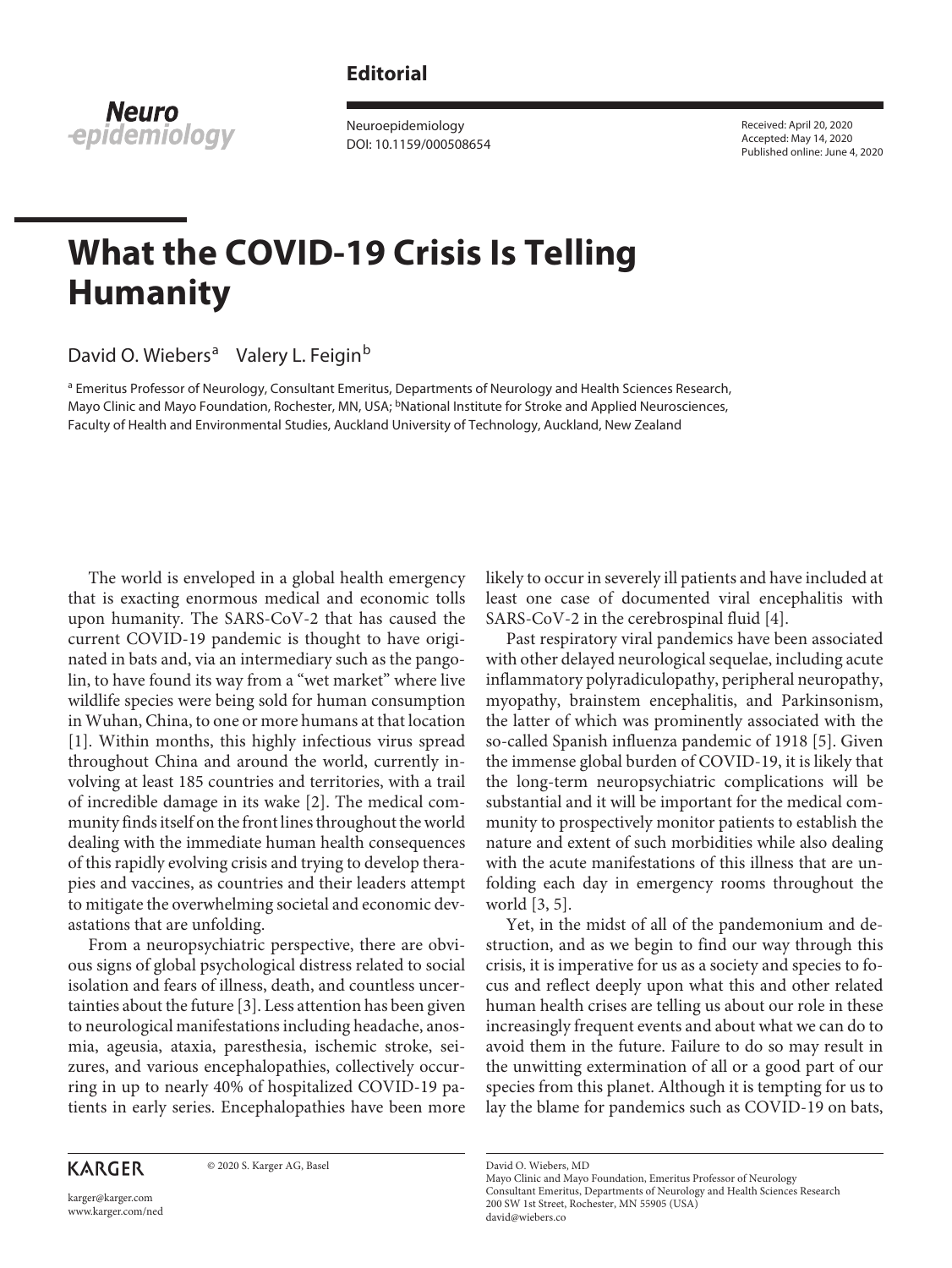pangolins, or other wild species, it is human behavior that is responsible for the vast majority of zoonotic diseases that jump the species barrier from animals to humans.

<span id="page-1-0"></span>The US Centers for Disease Control and Prevention (CDC) observes that "…3 in every 4 new or emerging infectious diseases in people come from animals." These infections are caused not only by viruses but also by bacteria, fungi, and parasites from a variety of animal sources [[6\]](#page-3-1). The alarming increase in frequency of these lethal zoonotic diseases relates in large part to our human-dominated ecosystem with increasingly unnatural human-animal close contact, grossly aberrant crowding of animals for human purposes, destruction of animal habitats, and vast numbers of highly mobile humans to swiftly carry these diseases throughout the world [[7](#page-3-2)].

<span id="page-1-1"></span>As is likely with COVID-19, the outbreak of SARS (an earlier severe acute respiratory syndrome) in 2003 was the result of a coronavirus that originated in bats with subsequent infection of wild animals sold in live-animal street markets in China. Such markets provide breeding grounds for these and countless other zoonotic pathogens with sick, highly stressed, and overcrowded animals in highly unsanitary conditions. The opportunity for human transfer of these pathogens is increased immensely by allowing direct access to large crowds of humans [\[8](#page-3-3)].

<span id="page-1-2"></span>The human immunodeficiency virus (HIV), which has infected 75 million people and killed 32 million since the onset of acquired immunodeficiency syndrome (AIDS) in the 1980s, originated in a type of chimpanzee in Central Africa. Scientists have generally concluded that the chimpanzee version of the virus (called simian immunodeficiency virus) was transmitted to humans and mutated into HIV when humans hunted these chimpanzees for meat and came into contact with their infected blood [[9\]](#page-3-4).

<span id="page-1-3"></span>The hunting, capturing, and selling of wild animals for human consumption, particularly in connection with live-animal markets, clearly constitute major public health risks. Continuing these practices will assure further human health crises with potentially even greater destructive power in the future.

Another well-recognized source for increasingly lethal human zoonoses is the massive overcrowding of animals for human consumption in industrial "factory farm" environments – also known as concentrated animal feeding operations.

<span id="page-1-4"></span>Over the last 40 years, as the factory farm model has become a global phenomenon, a host of avian influenza (bird flu) viruses, including H5N1, have emerged in countries with large-scale industrial poultry operations [\[10](#page-2-0), [11](#page-2-0)]. Intensive confinement of unprecedented num<span id="page-1-5"></span>bers of chickens in these facilities to lower cost has provided a fertile ground for the development of an everincreasing supply of new pathogens. And while bird flu was once a very rare disease among chickens, today we see outbreaks occurring every year [[1](#page-2-0)[2](#page-2-1)]. Transmission of these diseases from chickens to humans was almost nonexistent 25 years ago; now serious outbreaks are occurring regularly – more in the past 15 years than in the entire 20th century [[11](#page-2-0)].

Initially detected in humans in 2009, the H1N1 pandemic (the so-called swine flu because of its origin in pigs) constituted the 1st worldwide flu pandemic in 40 years. The CDC estimates that over the past 10 years, this disease has killed between 151,700 and 575,400 people worldwide. Pigs had long been considered a possible mixing vessel for influenza viruses that originated within pigs, birds, and humans, and the CDC has concluded that this virus resulted from reassortment, a process through which two or more influenza viruses can swap genetic information by infecting a single human or animal host [[1](#page-2-0)[3](#page-2-2)]. Larger numbers of pigs in closer proximity provide greater opportunities for this to occur, and the mixing of live pigs from North America and Eurasia through international trade or other means could have also contributed to the circumstances necessary for this reassortment to occur [[1](#page-2-0)[4](#page-2-3)].

<span id="page-1-6"></span>The large-scale confinement of animals for human consumption has also played a major direct role in another ongoing health crisis in the USA and around the world – antibiotic resistance. Nearly 80% of the antibiotics sold in the USA are now used for livestock feed to prevent disease and promote growth [\[1](#page-2-0)[5\]](#page-3-0). Intensive confinement operations require more antibiotics than family farms, and if the bacteria that naturally exist in these animals acquire antibiotic resistance genes, treatment becomes ineffective. This circumstance constitutes a threat not only to animal health but also to human health [[1](#page-2-0)[6\]](#page-3-1).

Humans may be exposed to antibiotic-resistant organisms by handling or eating raw or undercooked meat, coming into contact with farm animals or their feces, and/ or eating produce or consuming water (including recreational water) that has come into contact with animal feces [[1](#page-2-0)[7](#page-3-2)]. Robust scientific data confirm that proximity to livestock operations and manure application to crop fields are each associated with the likelihood of acquiring antibiotic-resistant infections in humans [[1](#page-2-0)[8](#page-3-3)]. Researchers at the Johns Hopkins Bloomberg School of Public Health drove cars, windows down, behind trucks that were transporting broiler chickens from farms to slaughterhouses in Virginia and Maryland; they documented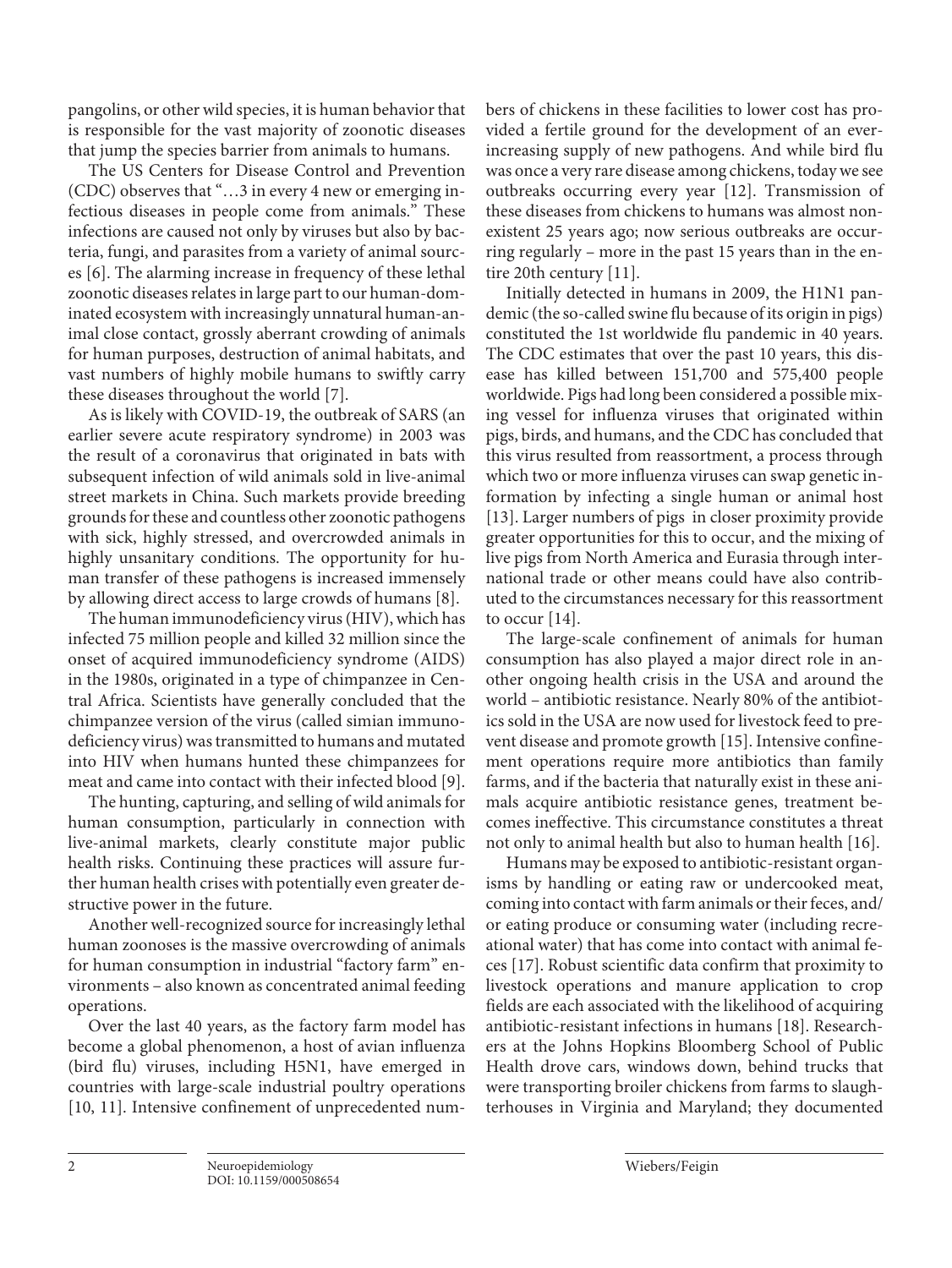antibiotic-resistant bacteria in the air inside the cars, as well as on the top of soda cans in the cars' cupholders [\[1](#page-2-0)[9\]](#page-3-4). Antibiotic-resistant infections constitute a major and growing global health threat and now kill an estimated 35,000 people in the USA and 700,000 people worldwide per year [\[20](#page-2-1)].

One further fundamental source for the increasing threat of pandemics and other human health crises is habitat destruction. Vast numbers of wildlife species are threatened with extinction from cutting down forests and expanding urban areas and industrial activities. The survivors are forced into closer proximity to themselves and humans, increasing the likelihood of transforming what would otherwise be benign animal microbes into deadly human pathogens. To compound the issue, much of the land that is being lost to deforestation is being converted to land for raising more animals for human consumption [\[7\]](#page-3-2).

Our species has come to the edge of the cliff on these issues, and the COVID-19 pandemic is forcing us to make a choice between either changing our thinking and practices in these realms, or facing increasing destruction and perhaps self-annihilation. Medical experts are painfully aware of the undeniable hazards of continuing along our current trajectory. Dr. Amesh Adalja of the Johns Hopkins Center for Health Security writes openly of the relatively new avian influenza, H7N9, that has been considered one of the most concerning of all pandemic threats over the past few years. Although an epidemic of H7N9 began in southern China in 2013, there has to date been no sustained human-to-human transmission. Nevertheless, more than 1,500 human cases have occurred with a case fatality rate of 40%, and Adalja warns that "If H7N9 achieves sustained human-to-human transmission, it would arguably be the worst health and national security threat faced by the world in literally a century. An H7N9 pandemic could well be worse – perhaps much worse – than the great pandemic of 1918" [\[2](#page-2-1)[1\]](#page-2-0) that killed an estimated 50 million people [[22](#page-2-1)].

Rather than simply attempting to react to crises like COVID-19 after death and destruction are already upon us, we need to have the vision, wisdom, and compassion to address fundamental underlying causes and act now to mitigate and prevent the numerous disasters that are literally waiting to happen. The Chinese government should be applauded for taking the much-needed step of banning the trade and consumption of wild animals in China on February 24, 2020. Although shutting down this USD74 billion wildlife farming industry has been decried by some as economically harmful, such harm pales overwhelmingly in comparison to the vast health and economic threats to China and the world involved in continuing to allow business as usual. Other nations throughout the world should also prohibit such practices, particularly in association with live-animal markets.

Intensive confinement of animals in factory farm operations should be discontinued worldwide for the sake of animals, humans, and the environment, and we should rapidly evolve to eating other forms of protein that are safer for humans, including plant-based meat alternatives and cultured meat (produced by culturing animal cells). Additional investment in plant-based agriculture to grow crops to feed humans rather than livestock for human consumption would feed more people while utilizing far less land and water, allowing for the preservation of vital ecosystems for innumerable species.

The time has come for us to rethink our relationship with all life on this planet – other humans, nonhumans, and the earth, a life form in itself. What is good for nonhumans and the earth is virtually always in the best interests of humans, given the profound interconnectedness of all life. All that we do depends upon abundant plant and animal life as well as clean air and water. Each of us can have a positive impact upon these fundamentals by demonstrating and inspiring an enhanced mindfulness, beginning most basically with what we eat and how all of our daily choices and actions may be affecting animals and natural habitats. Ultimately, the survival, not only of other life forms on this planet, but also of our own, will depend upon humanity's ability to recognize the oneness of all that exists and the importance and deeper significance of compassion for all life.

## **Disclosure Statement**

**References** 

The authors have no conflicts of interest to disclose.

<span id="page-2-0"></span>

| 1 Morens DM, Daszak P, Taubenberger JK. Es- |
|---------------------------------------------|
| caping Pandora's box: another novel corona- |
| virus. N Engl J Med. 2020;382(14):1293-5.   |

- <span id="page-2-1"></span>[2](#page-0-1) Johns Hopkins Coronavirus Resource Center ; 2020. Available from https://coronavirus. jhu.edu/map.html.
- <span id="page-2-2"></span>[3](#page-0-2) Troyer EA, Kohn JN, Hong S. Are we facing a crashing wave of neuropsychiatric sequelae of COVID-19? Neuropsychiatric symptoms and potential immunologic mechanisms. [Brain](https://www.karger.com/Article/FullText/508654?ref=3#ref3)  [Behav Immun](https://www.karger.com/Article/FullText/508654?ref=3#ref3). 2020.
- <span id="page-2-3"></span>[4](#page-0-3) Xiang P, Xu XM, Gao LL, Wang HZ, Xiong HF, Li RH. First case of 2019 novel coronavirus disease with encephalitis. [ChinaXiv.](https://www.karger.com/Article/FullText/508654?ref=4#ref4) 2020; T202003.00015.